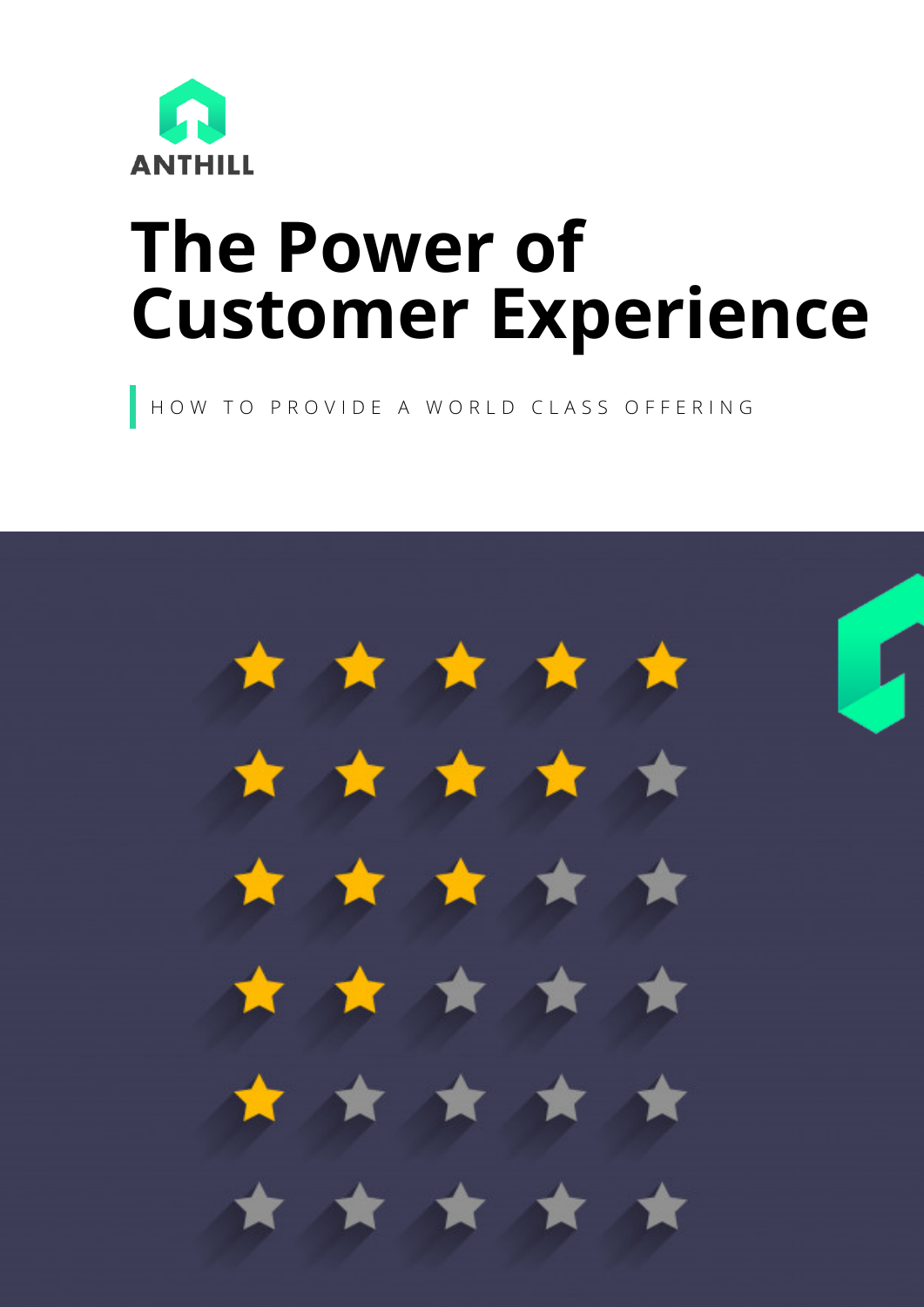

#### **Contents**

- **3. Introduction**
- **4. What's In An Experience?**
- **5. Define Your Process**
- **6. Know Your Audience**
- **7. Track, Track, Track**
- **8. Welcome Feedback**
- **9. Review, Learn, Evolve**
- **10. Conclusion**



**Streamline your process, make smarter decisions, and accelerate growth www.anthill.co.uk**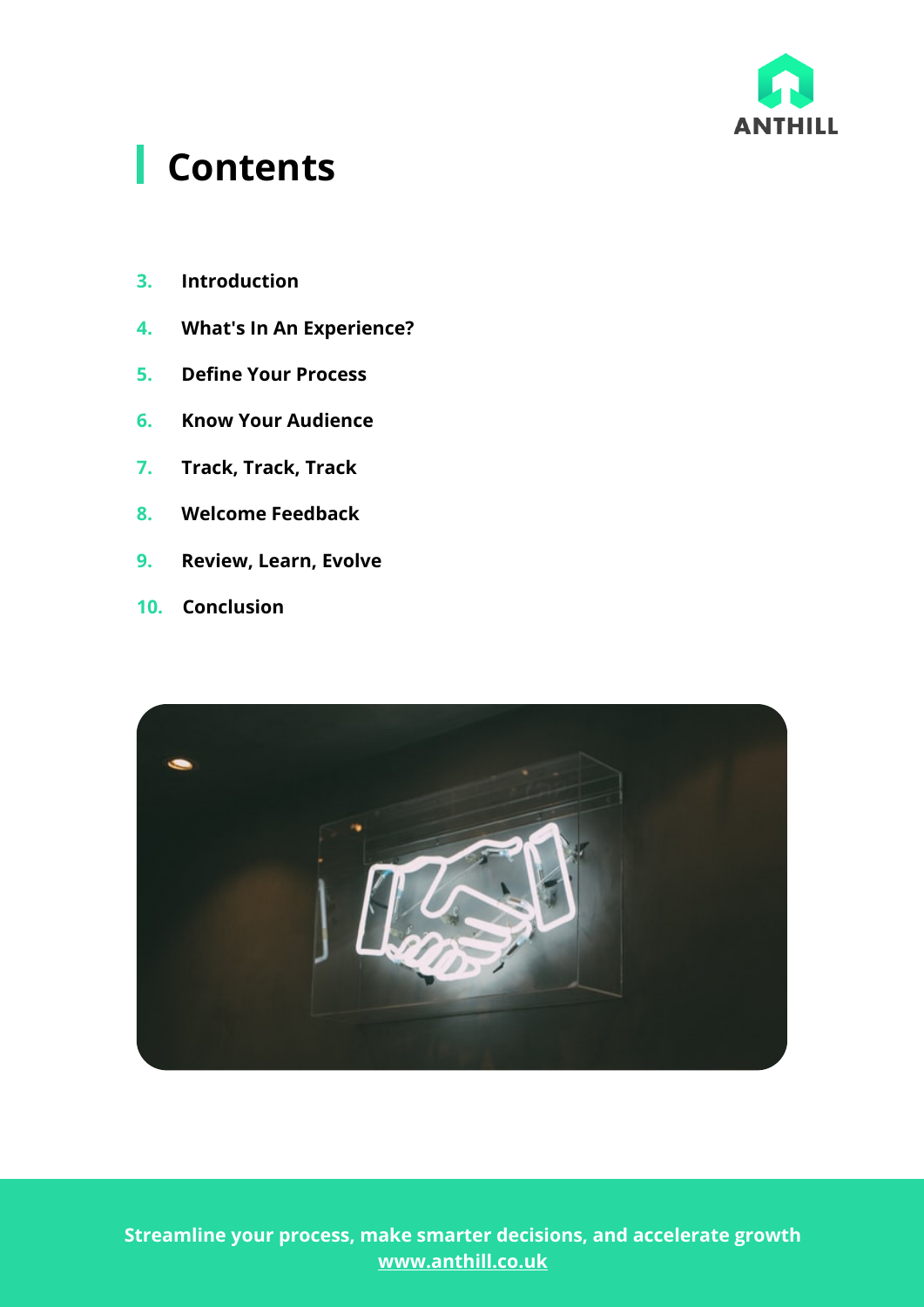

### **Introduction**

Quality service matters. So significant is the Power of Customer Experience, it's rise has led experts to describe experience as the new "brand".

Providing your clients with as optimal and enjoyable an experience as possible has to be high up on your agenda. Not least because there is a growing trend of experience based, not product based loyalty.

Whilst the majority of organisations acknowledge this, backing the concept up with with a solid strategy of action is where many companies fall down.

It's all too easy to slip into a trap of focusing on revenue figures and forgetting that, behind the numbers, there are the individual contributors.

They are the face of the company, they are the people who's daily actions influence and mould the public perception of the organisation they're representing. Your people are the Customer Experience.

Without having robust processes for both current customers and prospects alike, you leave yourself open to inconsistencies in quality.

#### **On average, we tell ten times more people about a negative experience than a positive one.**

It is up to us to ensure the scales tip in our favour to earn the rave reviews.

In this guide we will provide you with actionable tips to shine a light across your own business, to question current practices and ensure your Customer Experience is truly world class.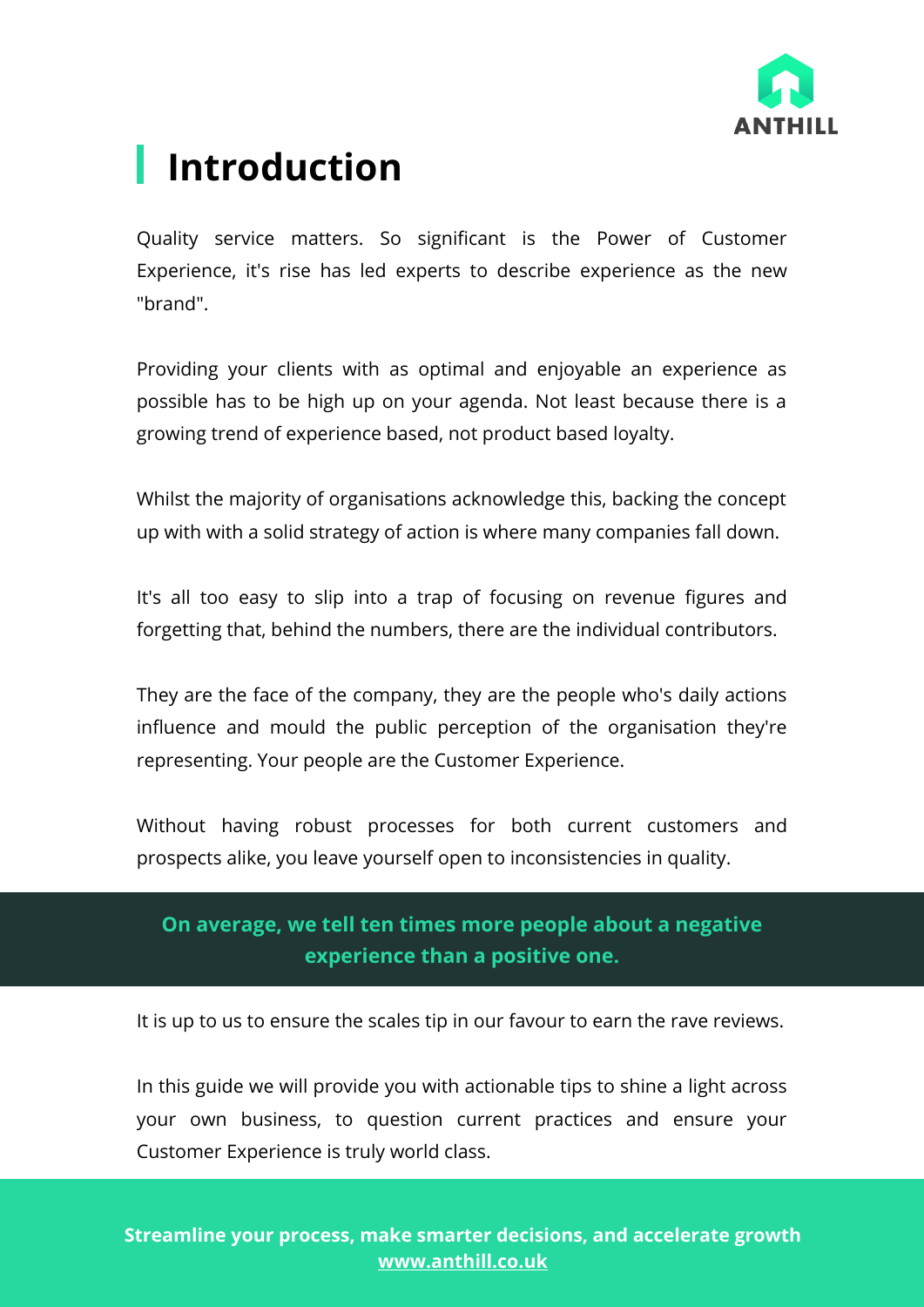#### **What's In An Experience?**

If you are serious about sustained growth for your organisation, the Power of Customer Experience dictates a remarkable service as critical.

Positive experiences promote loyalty and encourage brand advocacy helping to not only retain clients, but organically create more through the provision of an experience so good, people want to shout about it.

Every time a prospective or current client engages with your business, the interaction affects their perception of you and their behaviours.

Customers' priorities have changed. Loyalty is no longer based on price or product but given to companies who align with their social values or provide a world class experience.

Creating consistency in your processes is the first step to creating consistency for the customer and the building blocks of excellence.

#### **Customer Experience doesn't end with a sale; that's just the beginning of the journey.**

If you can provide value at every stage in the buying cycle and continue to show a customer they are valued after acquisition you are well on the way to providing the experience they desire and edge out your competitors.

Having delineated the value of elite Customer Experience, we'll begin to explore how it can be facilitated... starting with Process.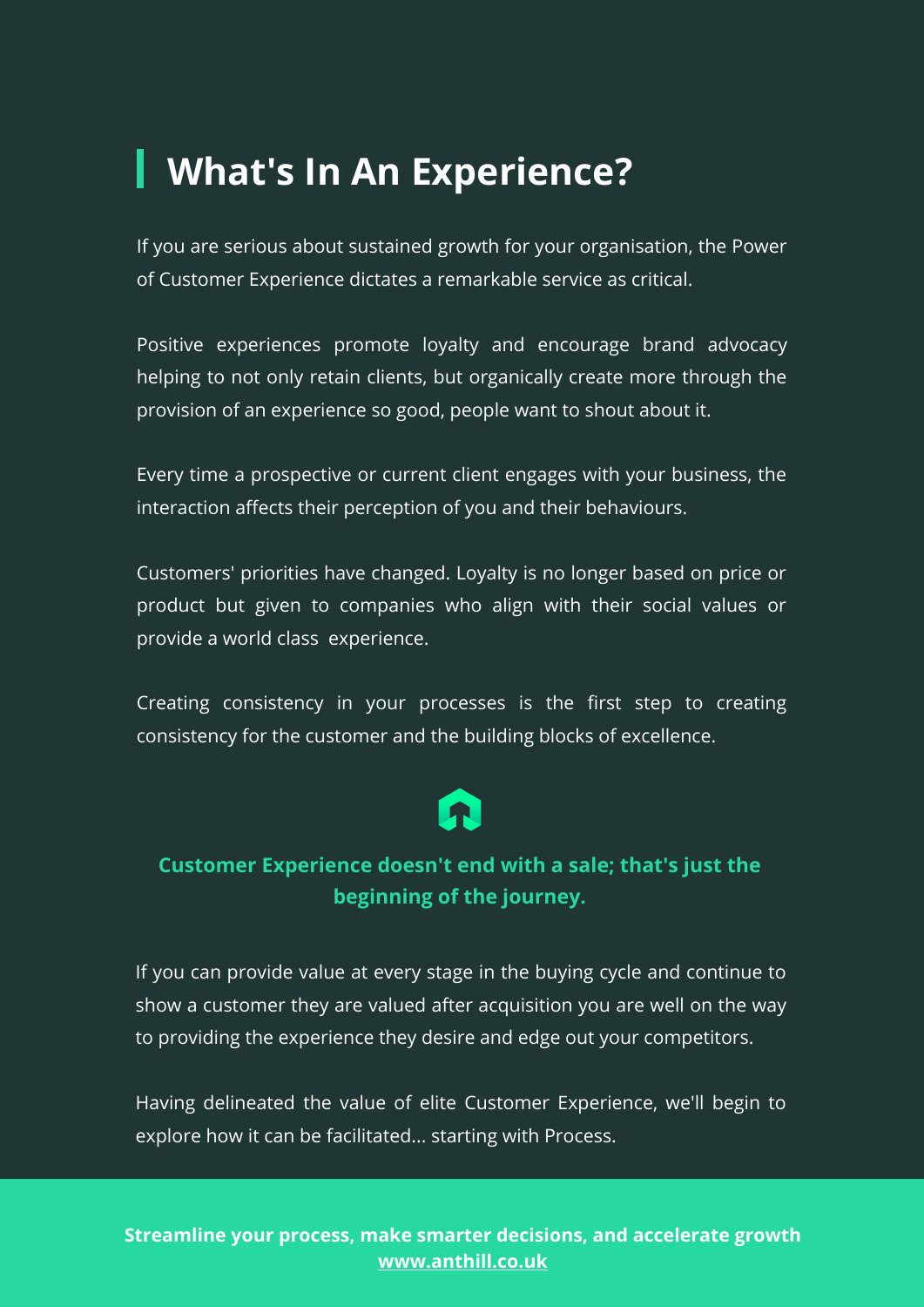

### **Define Your Process**

Having a clear, well defined customer process is essential in maintaining high satisfaction levels when it comes to Customer Experience.

Process becomes even more important, as we were all acutely made aware of throughout 2020, when multiple teams, dispersed across locations or stages of the process, all contribute to the same Customer Experience.

Using technologies to coordinate communication, illustrate the buyer journey and control how customers engage with your business will help ensure that any interaction with you is consistently excellent.

A useful task in defining your processes is to sit down with colleagues from across the organisation and map out the desired customer journey.

Doing so will help you establish a blueprint for success that can be easily rolled out to every member of staff and customer alike.

Consider the following questions to get the ball rolling:

- $\vee$  What needs to happen when?
- $\vee$  Why is it important for that experience to be the same for everyone?
- What processes do I need my staff to follow?
- What internal resource is required to support these processes?
- $\blacktriangleright$  How should different teams share information and work together?
- Which current actions are essential and which can be streamlined?
- $\blacktriangleright$  At every stage, are we putting our, or the customer's needs first?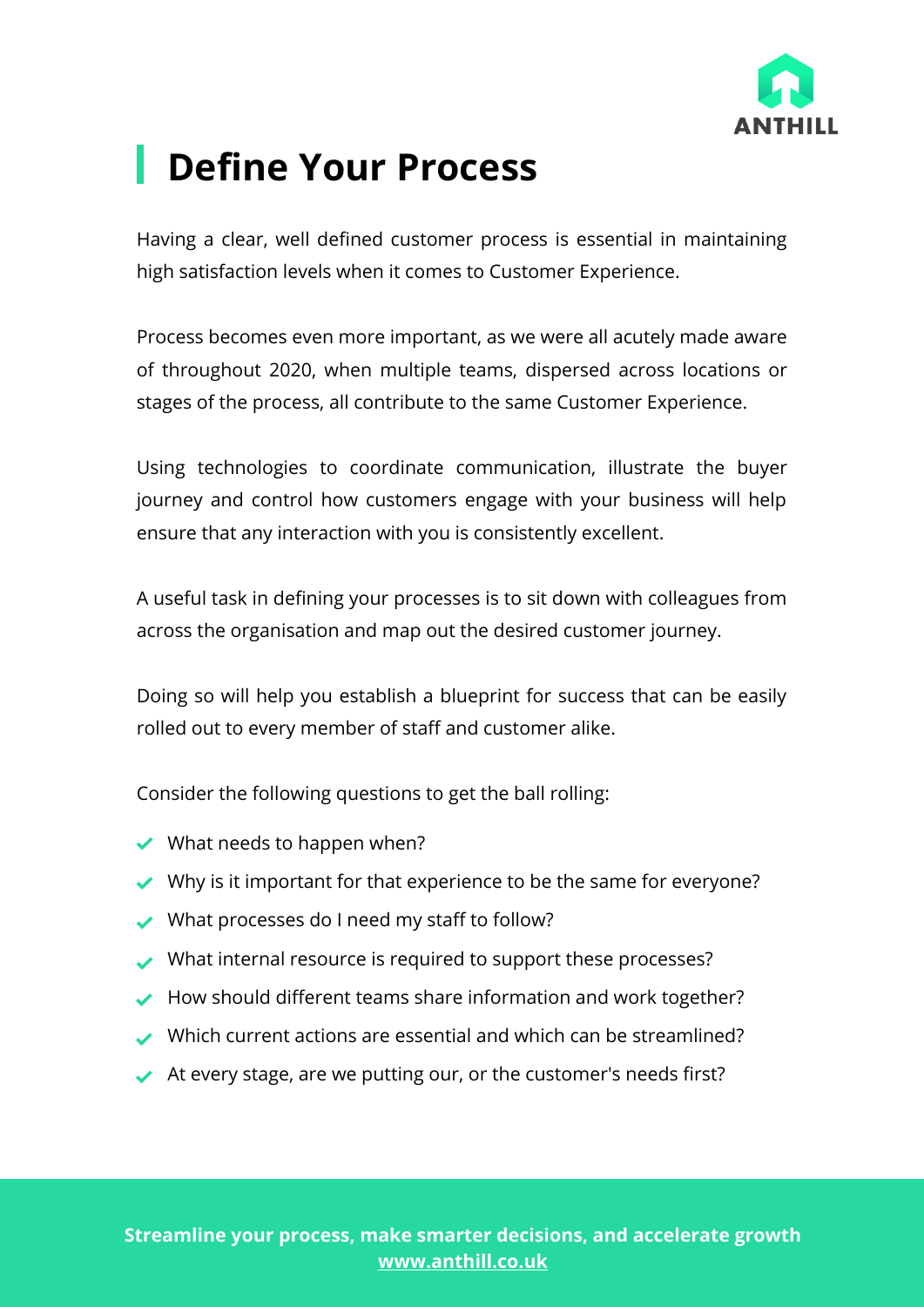

### **Know Your Audience**

Customers want conversations, not correspondence. They also want to contact you where they are.

What do we mean by that? Consider for a second, where you are speaking with your customers. If it's not face to face in store, is it where they spend most of their time?

For example, is it via email, over the phone or on social? 84% of companies who claim to be customer-centric are now focusing on the mobile Customer Experience.

In essence, are you accessible and geared toward your customer's preferred method of communication?

Now think about how you are speaking to them? Is it OK to use jargon? Can you include lots of technical terms in your conversations or is it best to keep things simple?

By knowing and understanding your audience, you can begin to predict their behaviour patterns and match your Customer Experience to their expectations ensuring their interaction is a positive one.

#### **A customer should leave an interaction with your business informed and satisfied, not frustrated and confused.**

This means that not only are you providing them with the information they want, but doing so in their desired language, tonality and location resulting in client communications that delight rather than disappoint.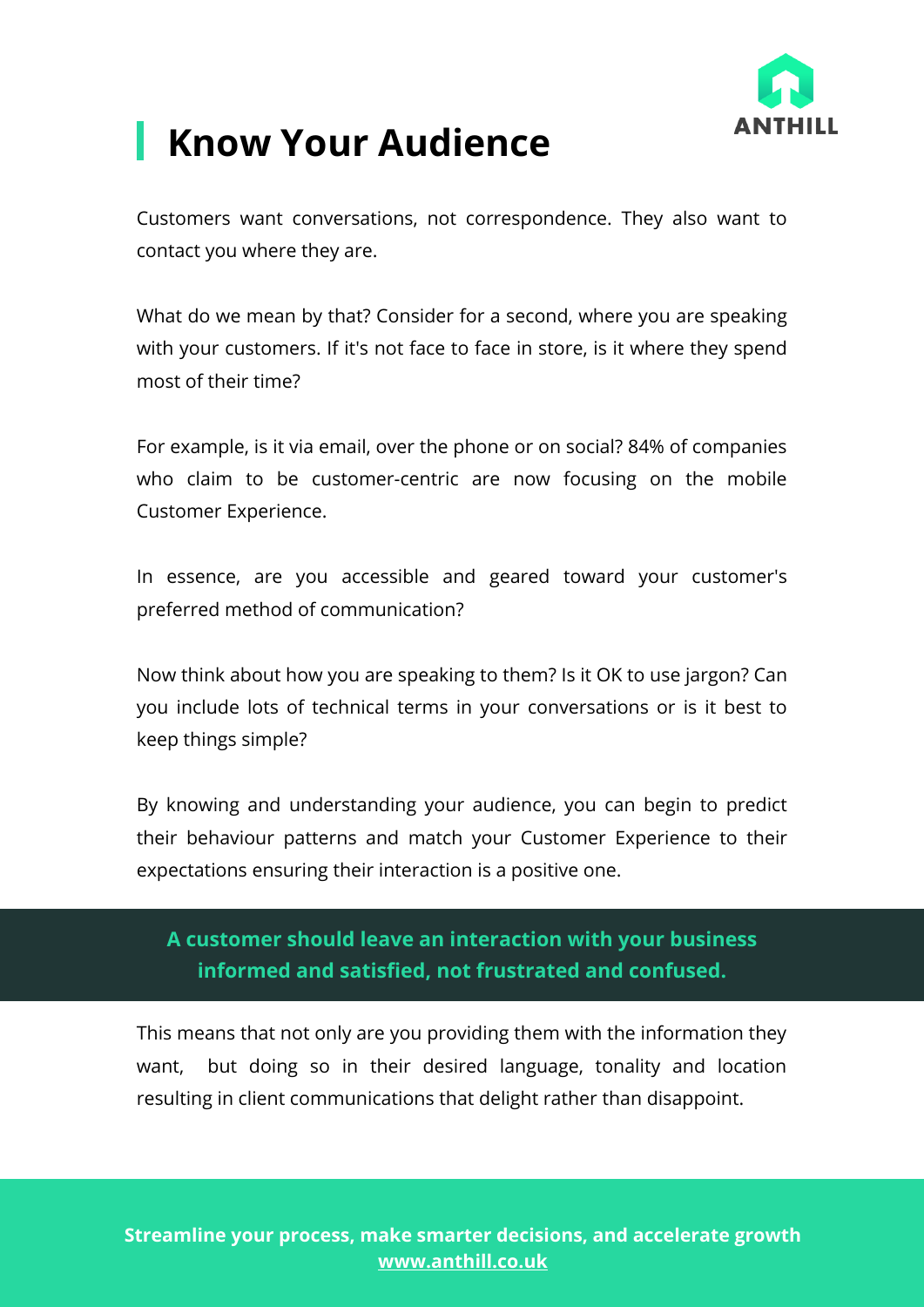

### **Track, Track, Track**

Data is invaluable, yet ultimately useless if never actioned upon.

#### **Without tracking your service levels and customer processes, you are making business critical decisions blindfolded.**

Think what information would be most helpful in improving my customer experience? How effective are my current customer communications? Am I giving the customer everything they need or am I fielding several questions due to gaps in information provided?

Can you answer those questions? Are you tracking the right data to?

Your staff are the personable, smiling face of your business and their attitudes are vital in making customers want to deal with you, share their great experiences with friends and return again in the future.

Tracking activity can highlight resourcing issues, knowledge gaps and training requirements, all of which contribute to Customer Experience.

Evaluating data allows you to provide your teams with more of the information they need, and less of what they don't. Consider tracking:

- $\blacktriangleright$  How many customer issues are being create and closed?
- $\vee$  What stages of the journey is producing the most customer problems?
- How long does it take your staff to resolve customer issues?
- What are the root causes of these issues?
- What channels are your customer issues being submitted by?
- What is the satisfaction rate for customers following resolution?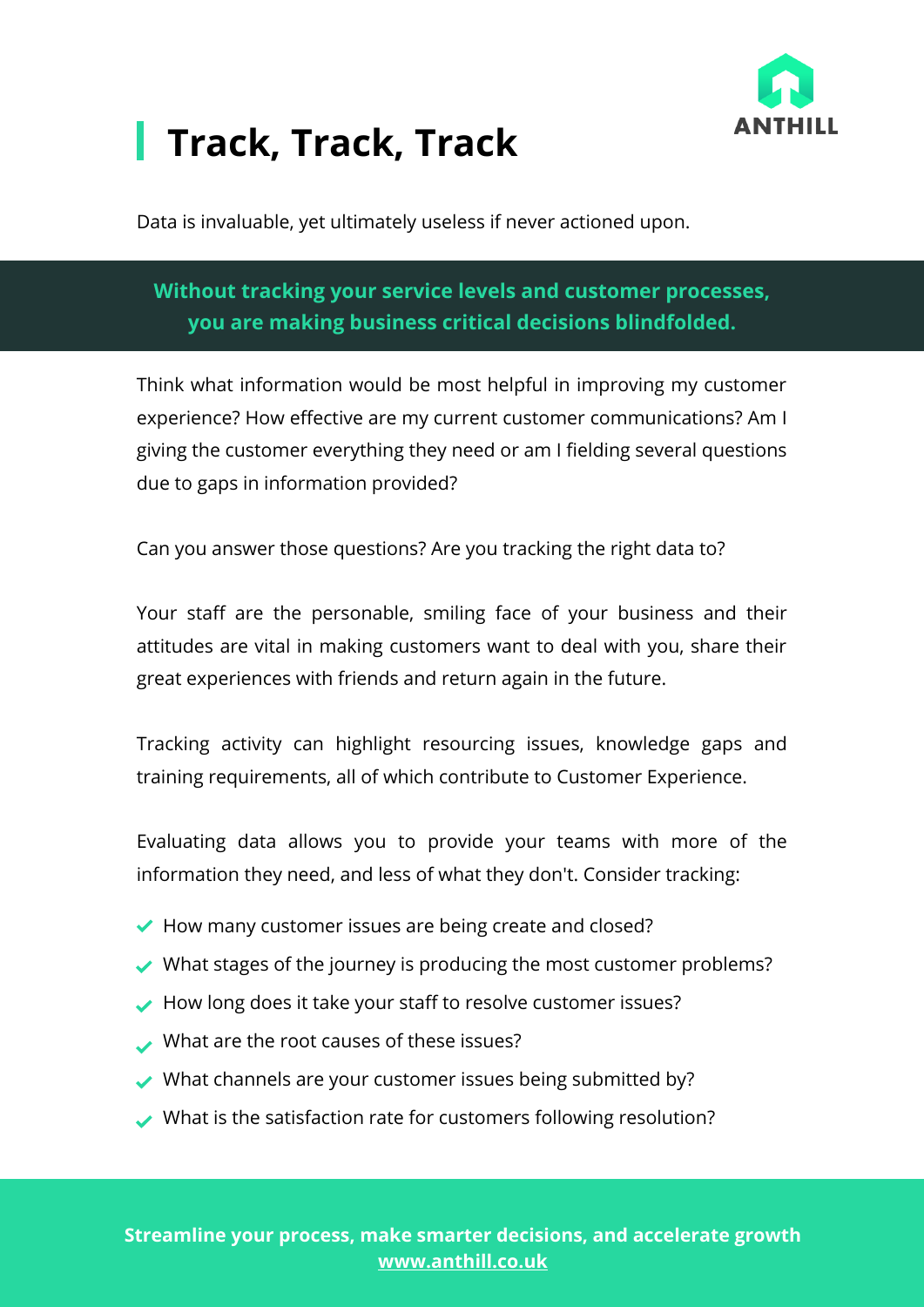

### **Welcome Feedback**

Feedback is your friend.

Every company wants to have countless positive reviews, who wouldn't?

And yet, the short term pain of hearing about a negative experience could actually be more beneficial in the long run.

Customer feedback enables you to unearth otherwise unknown issues or problems as well as providing an invaluable insight into how your processes are being both followed by staff and received by customers.

Using automated surveys, triggered at key stages in the customer process, can assist in keeping customer satisfaction on track and prevent those damaging negative reviews from ever surfacing.

A proactive approach is far superior to being reactive.

#### **By identifying obstacles early on, you can action a response before an issue gets out of hand.**

**Nipping the problem in the bud will avert a future crisis which can often become a significant drain on resource.**

A constant feedback flow is the way to address this and also ensure your customer feels like a valued partner to your business rather than a mere number on a financial spreadsheet.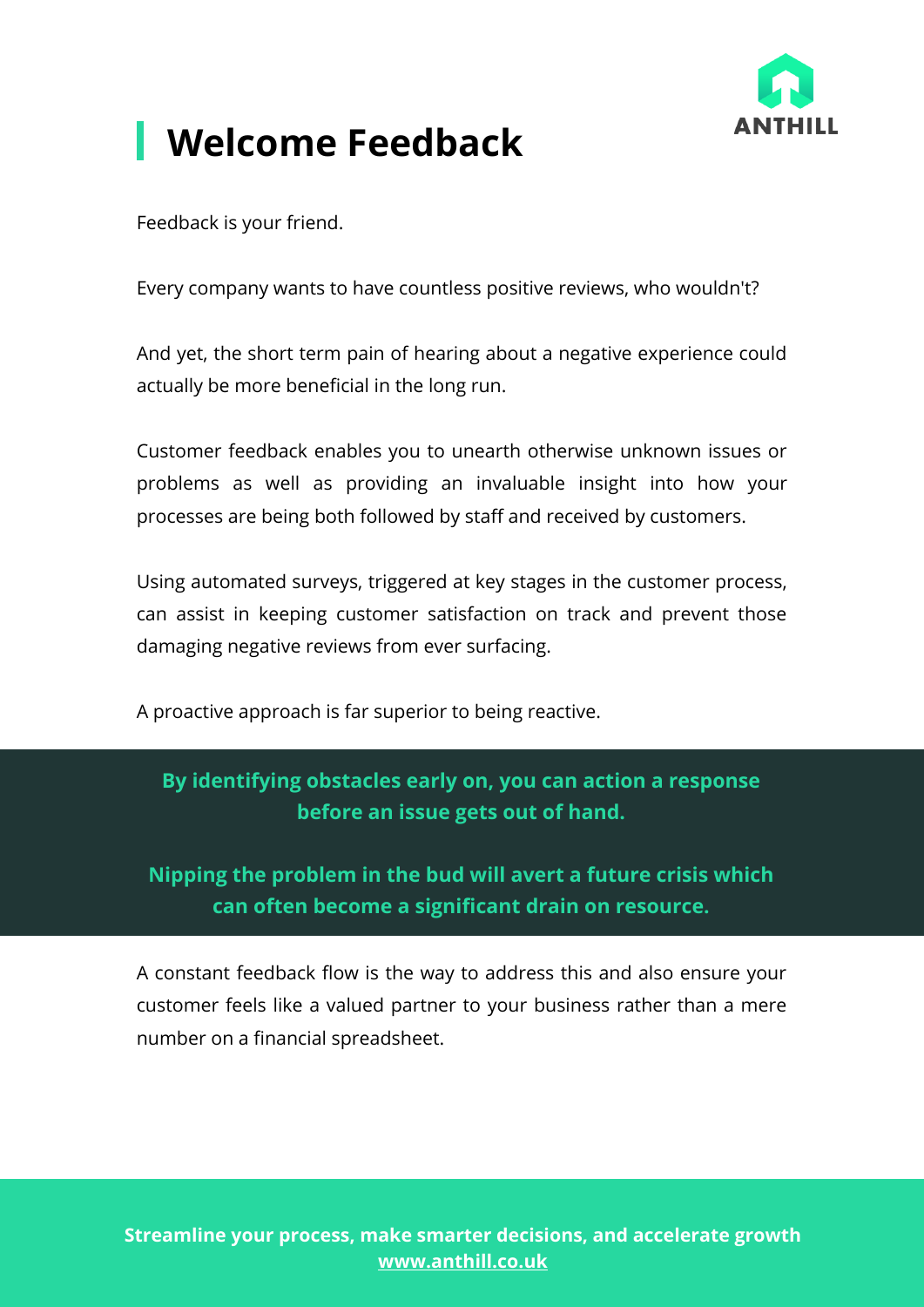### **Review, Learn, Evolve**

Even the most intricately planned and creatively formulated projects in the world could be improved upon. Your Customer Experience is no different.



#### **If you are not always seeking ways to move forward, you are in fact falling behind your competition.**

#### **Constant, iterative improvements are essential, no matter how large or small your company is.**

Using data is key in making sure that the decisions made by the management team actually work in the real world.

Here are seven discussion points for you to get your own Customer Experience revolution underway:

- $\triangleleft$  Can we make it easier for customers to get in touch?
- $\blacktriangleright$  Are our customers adequately informed throughout the sales process?
- ◆ Do staff fully understand the latest products and offerings?
- $\vee$  Where are our bottlenecks?
- $\blacktriangleright$  Should we capture more data from customers to better serve them?
- $\vee$  Which marketing channels are the most effective?
- $\vee$  What part of the process can we automate for efficiency without compromising experience?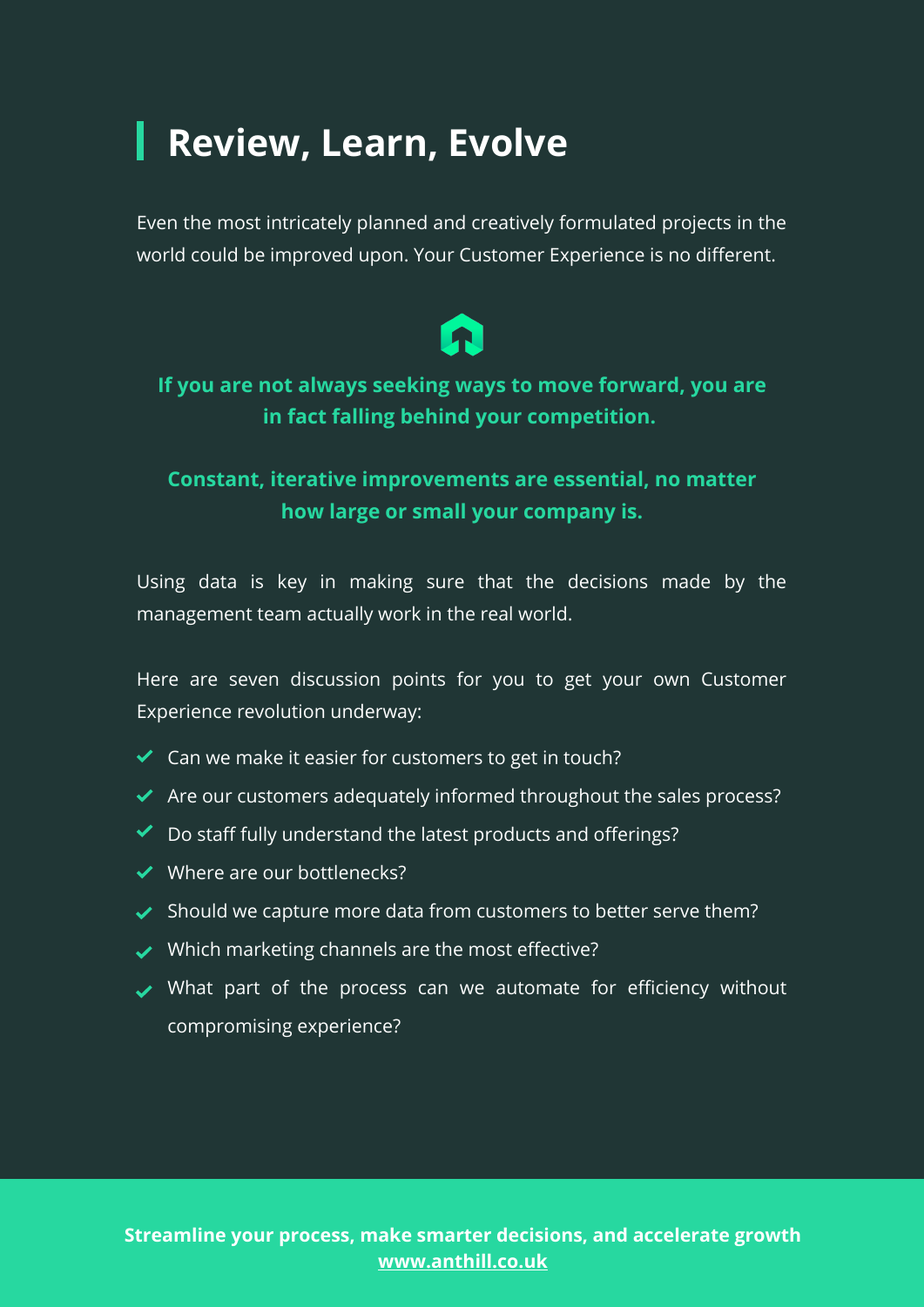

## **Conclusion**

Leading customer centric businesses across the globe have set a new standard in experience that customers now unanimously expect across the board.

This is the Power of Customer Experience.

Without the right tools in place to support and guide staff, the risk will always be present that customers are being left frustrated and rather than converting, are instead turning to your competitors.

Self reflection isn't always easy yet it provides a clear path to stand up to the facts and make the changes you need to in order to deliver world class Customer Experience.

At the end of the day, the critical thing to have at the front of your mind is to question whether or not each interaction will leave a smile on your customers' face.

In using best of breed technology, companies can turn disappointed customers into walking, talking brand advocates the power of whom can't be underestimated.

Your clients are your most powerful marketing tool and in an age where loyalty is determined by experience over price, there is huge opportunity to become an industry leader without the industry leading budget.

Make your Customer Experience a delight, not a disappointment.